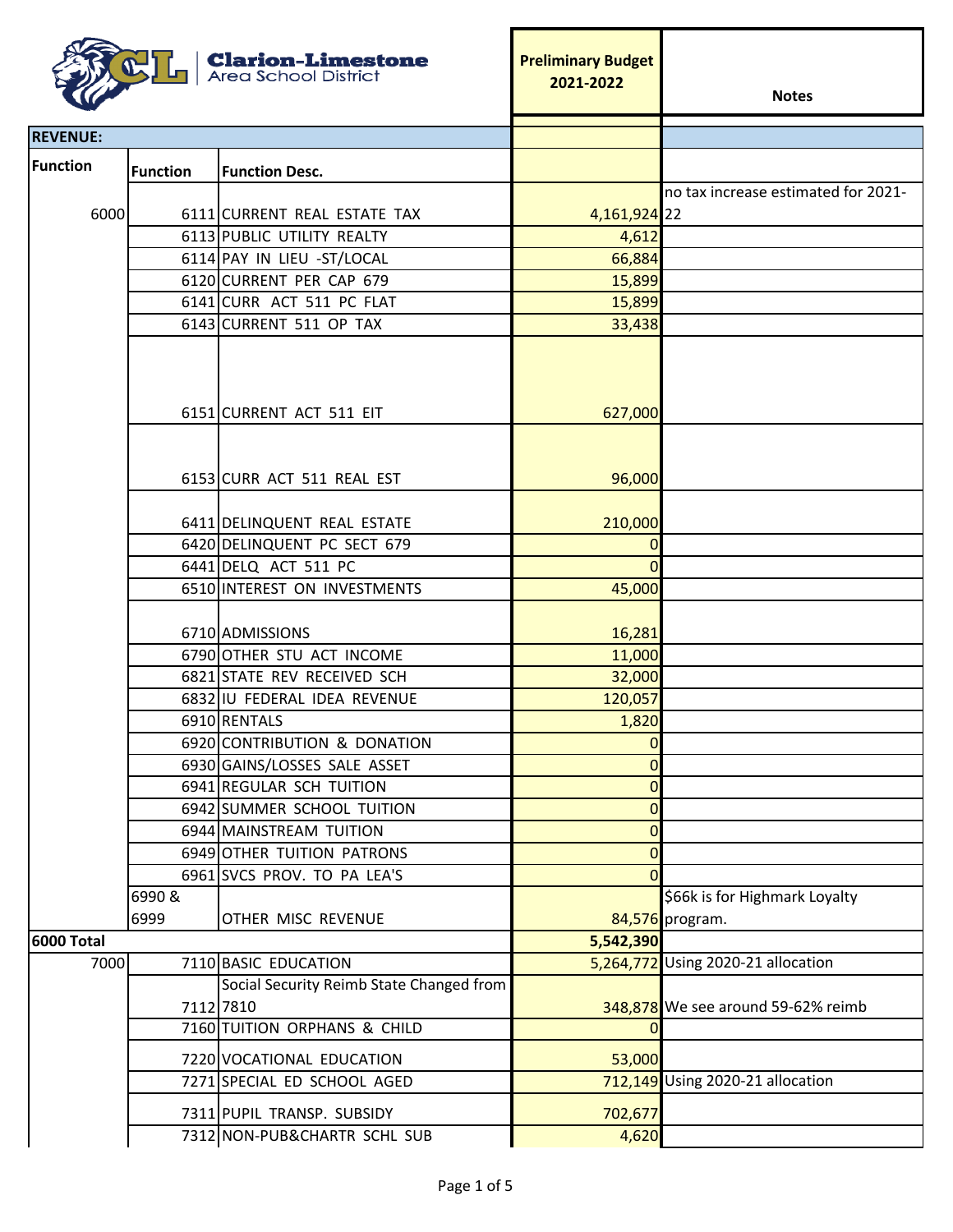|                        |          | <b>Clarion-Limestone</b><br><b>Area School District</b> | <b>Preliminary Budget</b><br>2021-2022 | <b>Notes</b>                         |
|------------------------|----------|---------------------------------------------------------|----------------------------------------|--------------------------------------|
|                        |          |                                                         |                                        | Plan Con reimbursement from Bond     |
|                        |          |                                                         |                                        | payments/ we receive                 |
|                        |          |                                                         |                                        | reimbursement for the Career Center  |
|                        |          |                                                         |                                        | Bond we pay./ Last payment in 21-22  |
|                        |          | 7320 RENT & SINK FUND PYMT                              |                                        | 125,000 for Bond                     |
|                        |          | 7330 HEALTH SERVICES, ACT 25                            | 16,787                                 |                                      |
|                        |          |                                                         |                                        | <b>Gambling Funds for</b>            |
|                        |          | 7340 UNASSIGNED (Property tax relief)                   |                                        | 330,443 Homestead/Farmstead          |
|                        |          | 7360 Safe Schools                                       | 0                                      |                                      |
|                        |          | 7505 READY TO LRN BLOCK GRNT                            | 158,575                                |                                      |
|                        |          | 7506 PA Smart Targeted and Advance Grant                |                                        |                                      |
|                        |          | 7509 SUPPLEMNTL EQUIPMT GRT                             | 4,054                                  |                                      |
|                        |          | 7599 OTHER STATE REV NOT LIS                            | 0                                      |                                      |
|                        |          |                                                         |                                        |                                      |
|                        |          | 7810 STATE SHARE SS & MED                               | 0                                      |                                      |
|                        |          | 7820 STATE SHARE RETIRE CONT                            |                                        | 1,410,634 We see around 59-62% reimb |
| <b>7000 Total</b>      |          |                                                         | 9,131,587                              |                                      |
| 8000                   |          | 8514 ESEA, TITLE I                                      | 278,620                                |                                      |
|                        |          | 8515 IDEA, SECTION 619/Title II                         | 39,690                                 |                                      |
|                        |          | 8517 CAPITAL EXPENSE-TITLE I                            | 20,924                                 |                                      |
|                        |          | OTHER GRANT ESEA & IDEA (rural low                      |                                        | Poverty ratio decreased, so we did   |
|                        |          | 8519 income)                                            |                                        | Onot get.                            |
|                        |          | El & Sec. School Emergency Relief Fund                  |                                        |                                      |
|                        |          | 8741 (ESSER)                                            | 0                                      |                                      |
|                        |          | PCCD Health And Safety (round 2)                        | 0                                      |                                      |
|                        |          | <b>ESSER from Jefferson County</b>                      | $\mathbf 0$                            |                                      |
|                        |          | 8742 Special Ed. Covid Impact Mitigation                | $\overline{O}$                         |                                      |
|                        |          | Continuity of Education (COE) - GEER                    | 0                                      |                                      |
|                        |          | PCCD Health And Safety (round 1) CARES                  |                                        |                                      |
|                        | 8749 ACT |                                                         | $\mathbf 0$                            |                                      |
|                        |          |                                                         |                                        |                                      |
|                        |          | 8810 MED ASSIST REIMB ACCESS                            | 31,065                                 |                                      |
|                        |          | 8820 MED ASSI REIMB TRANS                               | 4,951                                  |                                      |
| 8000 Total             |          |                                                         | 375,250                                |                                      |
| 9000                   |          | 9110 BOND ISSUE PROCEEDS                                | 0                                      |                                      |
|                        |          | 9330 CAPITAL PROJECT TRANS                              | 0                                      |                                      |
|                        |          | 9400 SALE OF FIXED ASSETS                               | $\mathbf 0$                            |                                      |
|                        |          | 9990 INSURANCE RECOVERIES                               | $\mathbf 0$                            |                                      |
| 9000 Total             |          | 9310 GENERAL FUND TRANSFERS                             | 0                                      |                                      |
| <b>Total Revenue</b>   |          |                                                         | $\mathbf{0}$<br>15,049,227             |                                      |
|                        |          |                                                         |                                        |                                      |
| <b>EXPENSES:</b>       |          |                                                         |                                        |                                      |
| <b>Object Category</b> |          |                                                         |                                        | <b>NOTES</b>                         |
| 100                    |          | <b>Salaries &amp; Wages:</b>                            |                                        |                                      |
|                        | 111      | <b>REGULAR SALARY</b>                                   | 540,631                                |                                      |
|                        | 112      | Regular Salary Sub                                      | 0                                      |                                      |
|                        |          |                                                         |                                        |                                      |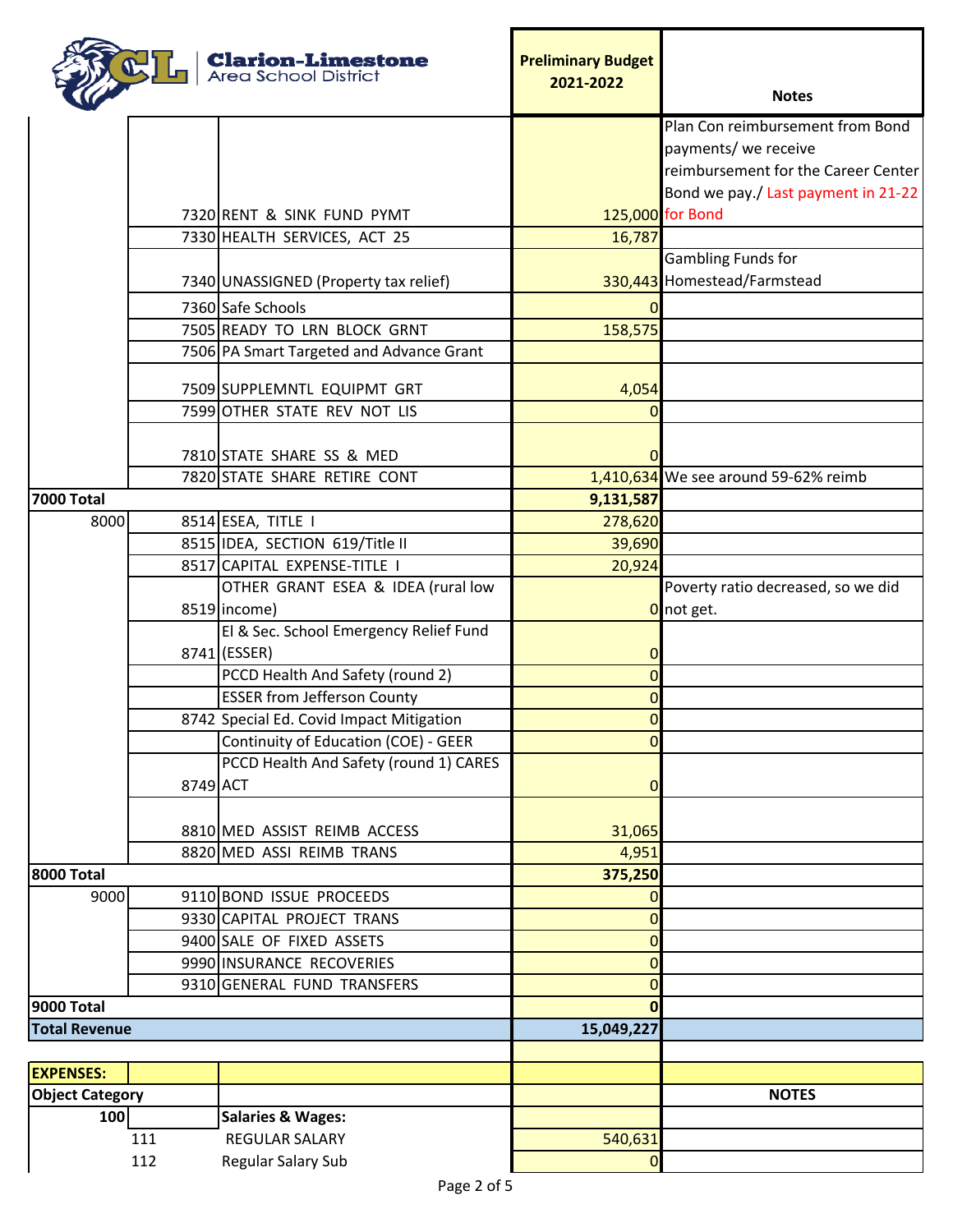|                  | <b>Clarion-Limestone</b><br><b>Area School District</b> | <b>Preliminary Budget</b><br>2021-2022 | <b>Notes</b>                                                          |
|------------------|---------------------------------------------------------|----------------------------------------|-----------------------------------------------------------------------|
| 113              | <b>OVERTIME SALARY</b>                                  | $\Omega$                               |                                                                       |
| 116              | <b>EMPLOYEE INS. - OPT OUT</b>                          | 18,000                                 |                                                                       |
|                  |                                                         |                                        |                                                                       |
| 121              | PROFESS-EDUC SALARIES                                   | 4,439,855                              |                                                                       |
| 122              | PROFESSIONAL EDUC SUBS                                  | 64,600                                 |                                                                       |
| 123              | <b>ATTENDANCE BONUS</b>                                 | 10,000                                 |                                                                       |
| 131              | <b>OTHER PROF SALARY</b>                                | 466,168                                |                                                                       |
| 132              | PROFESS OTHER SUBS                                      | 2,500                                  |                                                                       |
| 141-143          | NURSE LPN/RGHT TO KNOW                                  | 57,344                                 |                                                                       |
| 151              | <b>CLERICAL SALARY</b>                                  | 412,602                                |                                                                       |
| 152              | OFFICE/CLERICAL SUBS                                    | 0                                      |                                                                       |
| 181              | <b>CUSTODIAL SALARIES</b>                               | 323,419                                |                                                                       |
| 182              | <b>CUSTODIAL SUBS</b>                                   | 18,000                                 |                                                                       |
| 183              | OT CUSTODIAL                                            | 0                                      |                                                                       |
| 184              | <b>School Security Officer</b>                          | 30,240                                 |                                                                       |
| 191              | <b>INSTR ASST SALARY</b>                                | 280,305                                |                                                                       |
| 192              | <b>INSTRUCT ASST SUBS</b>                               | 5,000                                  |                                                                       |
| 100 Total        |                                                         | 6,668,664                              |                                                                       |
| 200              | <b>Benefits</b>                                         |                                        |                                                                       |
|                  |                                                         |                                        |                                                                       |
| 211              | <b>Medical Insurance</b>                                | 1,887,284                              |                                                                       |
| 212              | Dental Insurance                                        | 57,265                                 |                                                                       |
| 213              | Life Insurance                                          | 6,880                                  |                                                                       |
| 214              | <b>Income Protection</b>                                | 5,072                                  |                                                                       |
|                  |                                                         |                                        |                                                                       |
| 215              | Vision                                                  | 18,975                                 |                                                                       |
| 220              | <b>FICA</b>                                             | 497,489                                |                                                                       |
| 230              | <b>PSERS Retirement</b>                                 |                                        | 2,263,830 34.51% for 20-21 /34.94% for 21-22                          |
| 240              | <b>Tuition Reimb</b>                                    | 5,000                                  |                                                                       |
| 250              | <b>Unemployment Comp</b>                                | 123                                    |                                                                       |
| 260              | Workers' Comp                                           | 48,737                                 |                                                                       |
| 281              | <b>OPEB Cost for Health Insurance</b>                   | 40,000                                 |                                                                       |
| 291              | <b>Other Retirement Plans</b>                           | 8,000                                  |                                                                       |
| 299              | <b>Other Retirement Plans</b>                           | 5,000                                  |                                                                       |
| <b>200 Total</b> |                                                         | 4,843,656                              |                                                                       |
| 300              | <b>Professional Services</b>                            |                                        |                                                                       |
| 300              | <b>Purchased Professional Services</b>                  | 2,000                                  |                                                                       |
| 310              | <b>Admin Services</b>                                   | 1,350                                  |                                                                       |
|                  |                                                         |                                        |                                                                       |
| 322              | <b>IU Professional Ed Services</b>                      | 384,837                                |                                                                       |
| 323              | Professional Ed Other Ed Agency                         |                                        | New Story, Pathways, and contracted<br>189,360 Social Worker          |
| 324              | Professional Ed Other Ed Train                          |                                        | Prof Development, trainings,<br>28,360 certifications, Title Services |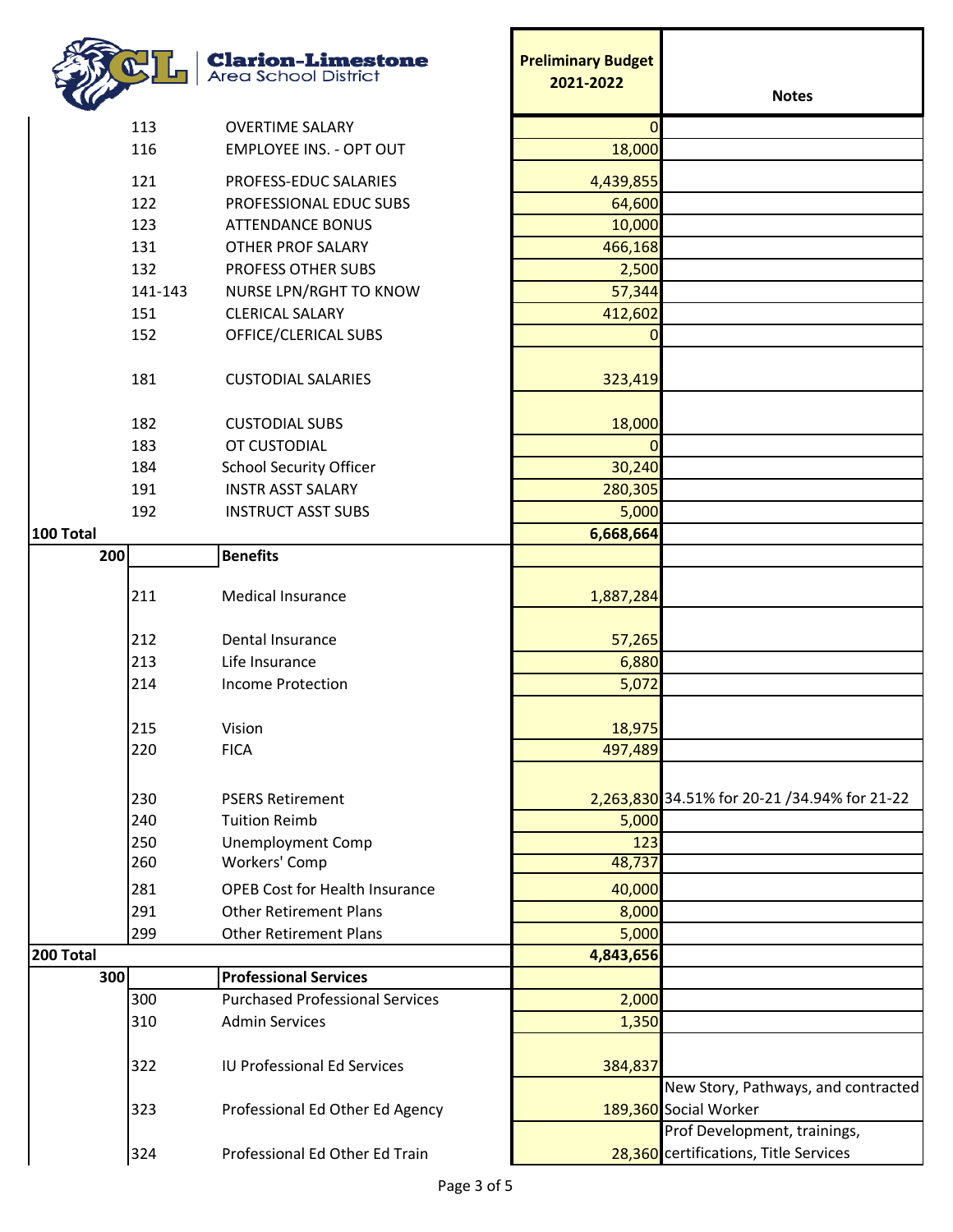|           |            | <b>Clarion-Limestone</b><br><b>Area School District</b> | <b>Preliminary Budget</b><br>2021-2022 | <b>Notes</b>                                                       |
|-----------|------------|---------------------------------------------------------|----------------------------------------|--------------------------------------------------------------------|
|           | 329        | Professional Ed Services - Other                        |                                        | 500 IEP writing                                                    |
|           |            |                                                         |                                        | The majority of this category is Tax                               |
|           |            |                                                         |                                        | collector commission, Legal services,                              |
|           | 330        | <b>Other Professional Services</b>                      |                                        | 110,823 and Athletic Trainer                                       |
|           | 348        | <b>Technical Plan Services</b>                          | 6,100                                  |                                                                    |
|           |            |                                                         |                                        |                                                                    |
|           | 350        | Security/Safety Service                                 | 0                                      |                                                                    |
|           |            |                                                         |                                        | mostly officials for athletics, security,                          |
|           | 390        | <b>Other Professional Services</b>                      | 34,245 ems                             |                                                                    |
| 300 Total |            |                                                         | 757,575                                |                                                                    |
| 400       |            | <b>Property Service</b>                                 |                                        |                                                                    |
|           | 411        | <b>Disposal Services</b>                                | 9,810                                  |                                                                    |
|           | 412        | <b>Snow Plowing Services</b>                            | 2,000                                  |                                                                    |
|           | 414        | <b>Lawn Care Services</b>                               | 8,200                                  |                                                                    |
|           | 424        | Water/Sewage                                            | 47,000                                 |                                                                    |
|           | 430        | Repairs/Maint                                           | 27,280                                 |                                                                    |
|           | 431-432    | <b>Equipment Repair</b>                                 | 12,141                                 |                                                                    |
|           | 438        | Info System Rep                                         | 3,000                                  |                                                                    |
|           | 441        | <b>Bldg Rental</b>                                      | 1,250                                  |                                                                    |
|           | 449        | <b>Other Rentals</b>                                    | 4,200                                  |                                                                    |
|           | 460        | <b>Extermination Services</b>                           | 3,000                                  |                                                                    |
|           | 490        | <b>Other Property Services</b>                          |                                        | Fair share and Mainstream / included<br>O in IU classroom cost now |
| 400 Total |            |                                                         | 117,881                                |                                                                    |
| 500       |            | <b>Other Purchased Services</b>                         |                                        |                                                                    |
|           | 513        | <b>Contracted Carriers</b>                              | 855,000                                |                                                                    |
|           | 519        | <b>Other Student Transpiration</b>                      | 56,280                                 |                                                                    |
|           | 523        | Prop & Liab Insurance                                   | 43,599                                 |                                                                    |
|           | 525        | <b>Bonding Insurance</b>                                | 700                                    |                                                                    |
|           | 529        | Other Insurance                                         |                                        | 4,800 athletic accident insurance                                  |
|           | 530        | Communications                                          | 11,640                                 |                                                                    |
|           | 538        | <b>Telecomm Services</b>                                | 11,000                                 |                                                                    |
|           | 549        | Advertising/Public Rel                                  | 6,000                                  |                                                                    |
|           | 550<br>561 | Printing/Binding<br><b>Tuition Other LEA</b>            | 4,500<br>27,000                        |                                                                    |
|           | 562        | <b>Charter School Tuition</b>                           | 336,520                                |                                                                    |
|           | 564        | Area Votech Service Tuition                             | 209,902                                |                                                                    |
|           | 568        |                                                         |                                        |                                                                    |
|           | 569        | TUITION TO APS, PRRI<br>TUITION-OTHER                   | 0<br>$\Omega$                          |                                                                    |
|           |            |                                                         |                                        |                                                                    |
|           | 580        | Travel                                                  | 24,275                                 | football participation fees, wrestling,                            |
|           | 592        | Services Purchased ST LEA                               | 30,500 soccer                          |                                                                    |
|           | 595        | IU Pymt by W/H                                          | 12,190                                 |                                                                    |
|           | 599        | <b>Other Purchased Services</b>                         |                                        | 500 Title services                                                 |
| 500 Total |            |                                                         | 1,634,406                              |                                                                    |
| 600       |            | <b>Supplies</b>                                         |                                        |                                                                    |